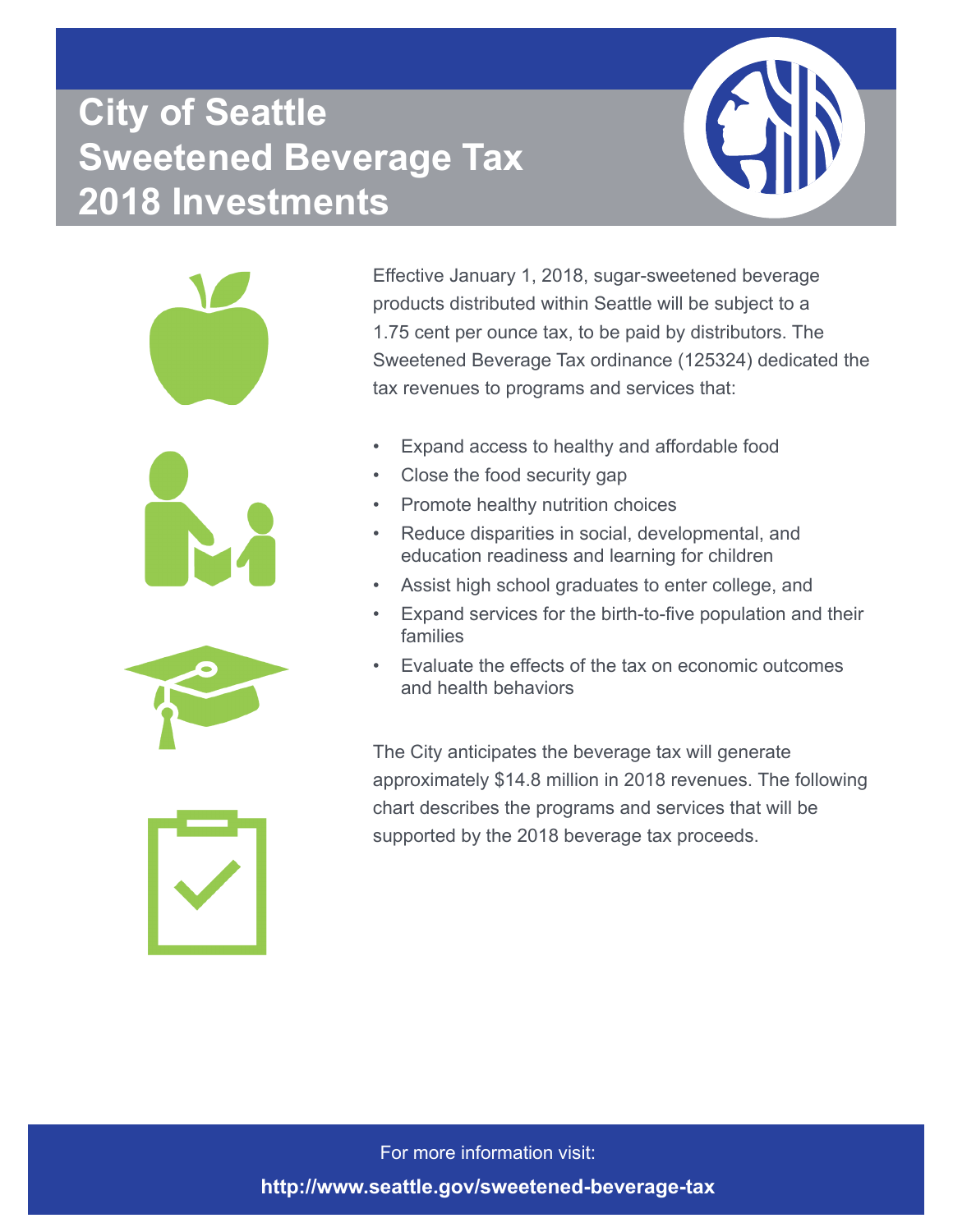## **How will the money from this tax be used?**

| Category                                                                                                                                                                                                                                                                                                                                                                                                                                                                                                                                                                                                                                                                                                                                                                                                                                                                                                     | <b>Tax Investment</b> |
|--------------------------------------------------------------------------------------------------------------------------------------------------------------------------------------------------------------------------------------------------------------------------------------------------------------------------------------------------------------------------------------------------------------------------------------------------------------------------------------------------------------------------------------------------------------------------------------------------------------------------------------------------------------------------------------------------------------------------------------------------------------------------------------------------------------------------------------------------------------------------------------------------------------|-----------------------|
| <b>Healthy Food</b><br>Expand access to healthy and affordable food, close the food security gap, and promote healthy nutrition<br>choices.                                                                                                                                                                                                                                                                                                                                                                                                                                                                                                                                                                                                                                                                                                                                                                  | \$3.8 million         |
| Fresh Bucks Program: Increases affordability of healthy food for residents who use SNAP (food stamps). Funds<br>will increase the number of retail locations where participants can use Fresh Bucks, expand program eligibility for<br>residents who do not qualify for SNAP but remain food insecure ("food security gap"), increase community-based<br>outreach and promotion efforts, and increase the number of clinics and patients who receive Fresh Bucks through<br>their healthcare providers.                                                                                                                                                                                                                                                                                                                                                                                                      | \$2.1 million         |
| Farm to Table Program: Currently provides food stipends and nutrition education to approximately 1,800 children.<br>Funding would increase service to an additional 1,050 children through new Seattle Preschool Program sites, family<br>child care providers and other community-based locations.                                                                                                                                                                                                                                                                                                                                                                                                                                                                                                                                                                                                          | \$424,000             |
| Fresh Bucks To Go Program: Distributes free or low-cost fresh bags of local fruits or vegetables every other week<br>at pre-school programs serving low income families. Funding would extend the current pilot to a year-round program<br>and expand service from 700 to 1,400 participants.                                                                                                                                                                                                                                                                                                                                                                                                                                                                                                                                                                                                                | \$551,000             |
| Food Banks: Funds will expand food bank and meal programs at existing locations and will be included in the<br>Human Service Department's 2019 food and meals Request for Proposals.                                                                                                                                                                                                                                                                                                                                                                                                                                                                                                                                                                                                                                                                                                                         | \$370,000             |
| Out-of-School Time Nutrition Program: The proposal would consolidate and expand the Summer Food Service<br>Program and the Afterschool Meals Program into one "Out-of-School Time Nutrition Program," to provide year-round<br>food access to vulnerable children and youth ages 1 to 18, when not in school. Funding would also improve meal<br>quality by adding a variety of nutritious fresh fruits and vegetables.                                                                                                                                                                                                                                                                                                                                                                                                                                                                                      | \$195,000             |
| Food Action Plan: Seattle's Food Action Plan is a five-year plan, adopted by the City in 2013, which includes<br>strategies aimed at making sure all Seattle residents can access affordable, local, healthy and culturally appropriate<br>foods. Funds will support ongoing food access planning, research, and development of new policy and initiatives to<br>fully implement the Plan across City departments, while ensuring they align with community priorities.                                                                                                                                                                                                                                                                                                                                                                                                                                      | \$159,000             |
| <b>Early Learning</b><br>Expand services for the birth-to-five population and their families; reduce disparities in social,<br>developmental, and education readiness and learning.                                                                                                                                                                                                                                                                                                                                                                                                                                                                                                                                                                                                                                                                                                                          | \$3.25 million        |
| Support for children, families and providers of children ages 0 to 3: Funding would expand<br>support for birth-to-3 child care providers, including early child behavior intervention support, professional<br>development, and nursing support for infants and toddlers in child care. These dollars would also support Family<br>Child Care providers who operate out of private homes and often represent and serve the immigrant/refugee<br>community. Providers would be given curriculum training, expanded nurse health support, and operational funding<br>to provider networks. The Parent-Child Home Program for Family Child Care providers would also be expanded to<br>12 new providers. Funds would also support families' transition from early intervention into the school-based special<br>education programming as well as support families whose children did not qualify for services. | \$2.73 million        |
| Parent-Child Home Program (PCHP): Provides literacy education to two- and three-year old children<br>from low-income families, serving roughly 590 Seattle children. The City partners with United Way of King County to<br>deliver this program and would contribute to the infrastructure to support the PCHP program for the region.                                                                                                                                                                                                                                                                                                                                                                                                                                                                                                                                                                      | \$525,000             |